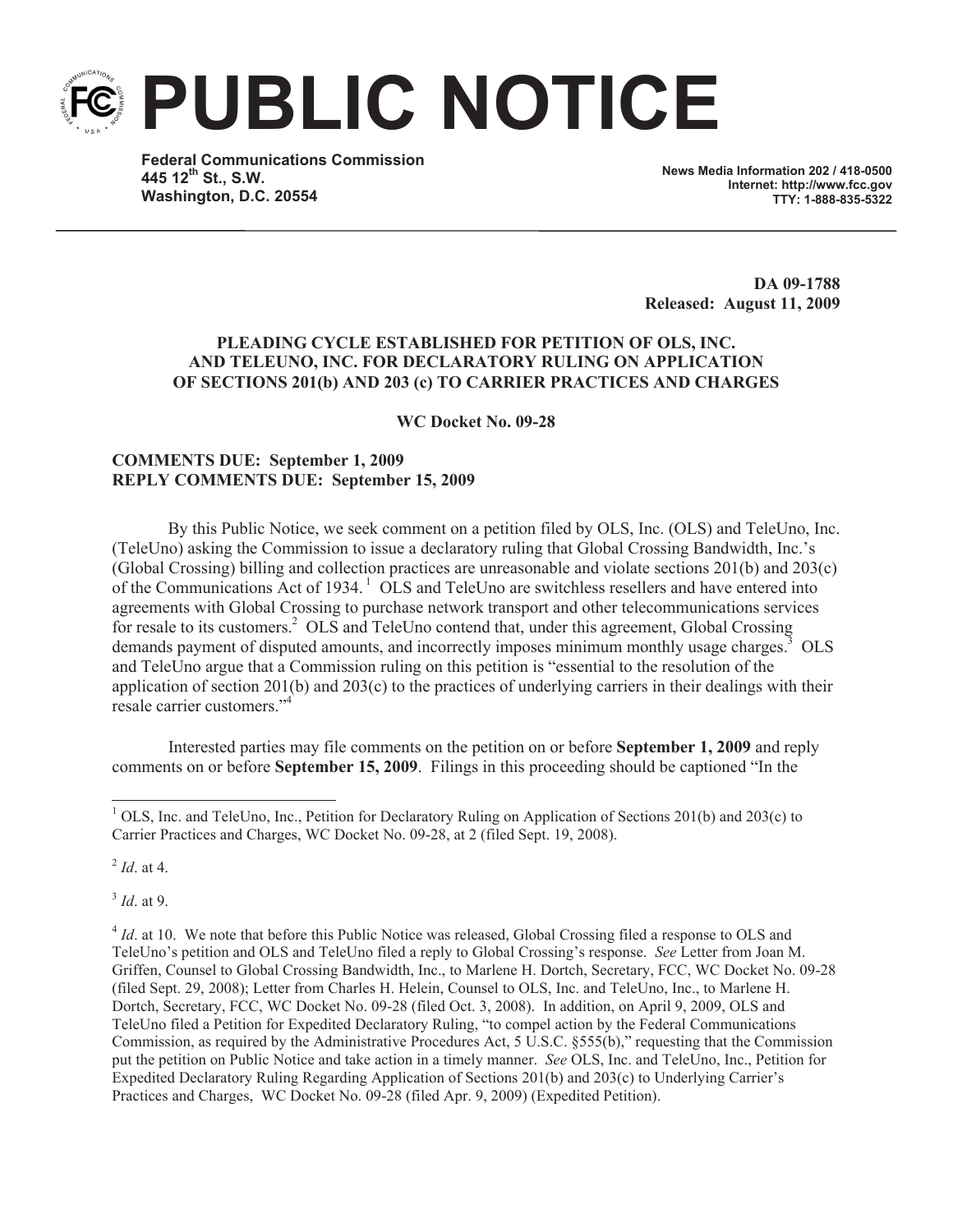Matter of Petition of OLS, Inc. and TeleUno, Inc. for Declaratory Ruling on Application of Sections 201(b) and 203(c) to Carrier Practices and Charges" and filed in WC Docket No. 09-28.

All filings must be addressed to the Commission's Secretary, Marlene H. Dortch, Office of the Secretary, Federal Communications Commission, 445 12th Street, SW, Suite TW-A325, Washington, DC 20554. Two courtesy copies must be delivered to Pamela Arluk, Federal Communications Commission, Wireline Competition Bureau, Pricing Policy Division, 445 12th Street, SW, Room 5-A266, Washington, DC 20554 or via e-mail at pamela.arluk@fcc.gov. One copy must also be sent to Best Copy and Printing, Inc., Portals II, 445 12th Street SW, Suite CY-B402, Washington, DC 20554, telephone 202-488-5300, facsimile 202-488-5563, or via e-mail at  $fcc@bcpi$ web.com.

Comments may be filed using the Commission's Electronic Comment Filing System (ECFS) or by filing paper copies.

- Electronic Filers: Comments may be filed electronically using the Internet by accessing the ECFS: http://www.fcc.gov/cgb/ecfs/. Filers should follow the instructions provided on the website for submitting comments.
	- For ECFS filers, if multiple docket or rulemaking numbers appear in the caption of this proceeding, filers must transmit one electronic copy of the comments for each docket or rulemaking number referenced in the caption. In completing the transmittal screen, filers should include their full name, U.S. Postal Service mailing address, and the applicable docket or rulemaking number. Parties may also submit an electronic comment by Internet e-mail. To get filing instructions, filers should send an e-mail to ecfs@fcc.gov and include the following words in the body of the message: get form <your email address>. A sample form and directions will be sent in response.
- Paper Filers: Parties who choose to file by paper must file an original and four copies of each filing. If more than one docket or rulemaking number appears in the caption of this proceeding, filers must submit two additional copies for each additional docket or rulemaking number. **Parties are strongly encouraged to file comments electronically using the Commission's ECFS.**

Filings can be sent by hand or messenger delivery, by commercial overnight courier, or by firstclass or overnight U.S. Postal Service mail (although we continue to experience delays in receiving U.S. Postal Service mail). All filings must be addressed to the Commission's Secretary, Marlene H. Dortch, Office of the Secretary, Federal Communications Commission.

- The Commission's contractor will receive hand-delivered or messenger-delivered paper filings for the Commission's Secretary at 236 Massachusetts Avenue, NE, Suite 110, Washington, DC 20002. The filing hours at this location are 8 a.m. to 7 p.m. All hand deliveries must be held together with rubber bands or fasteners. Any envelopes must be disposed of before entering the building.
- Commercial overnight mail (other than U.S. Postal Service Express Mail and Priority Mail) must be sent to 9300 East Hampton Drive, Capitol Heights, MD 20743.
- **•** U.S. Postal Service first-class, Express, and Priority mail should be addressed to 445  $12<sup>th</sup>$ Street, SW, Washington, DC 20554.